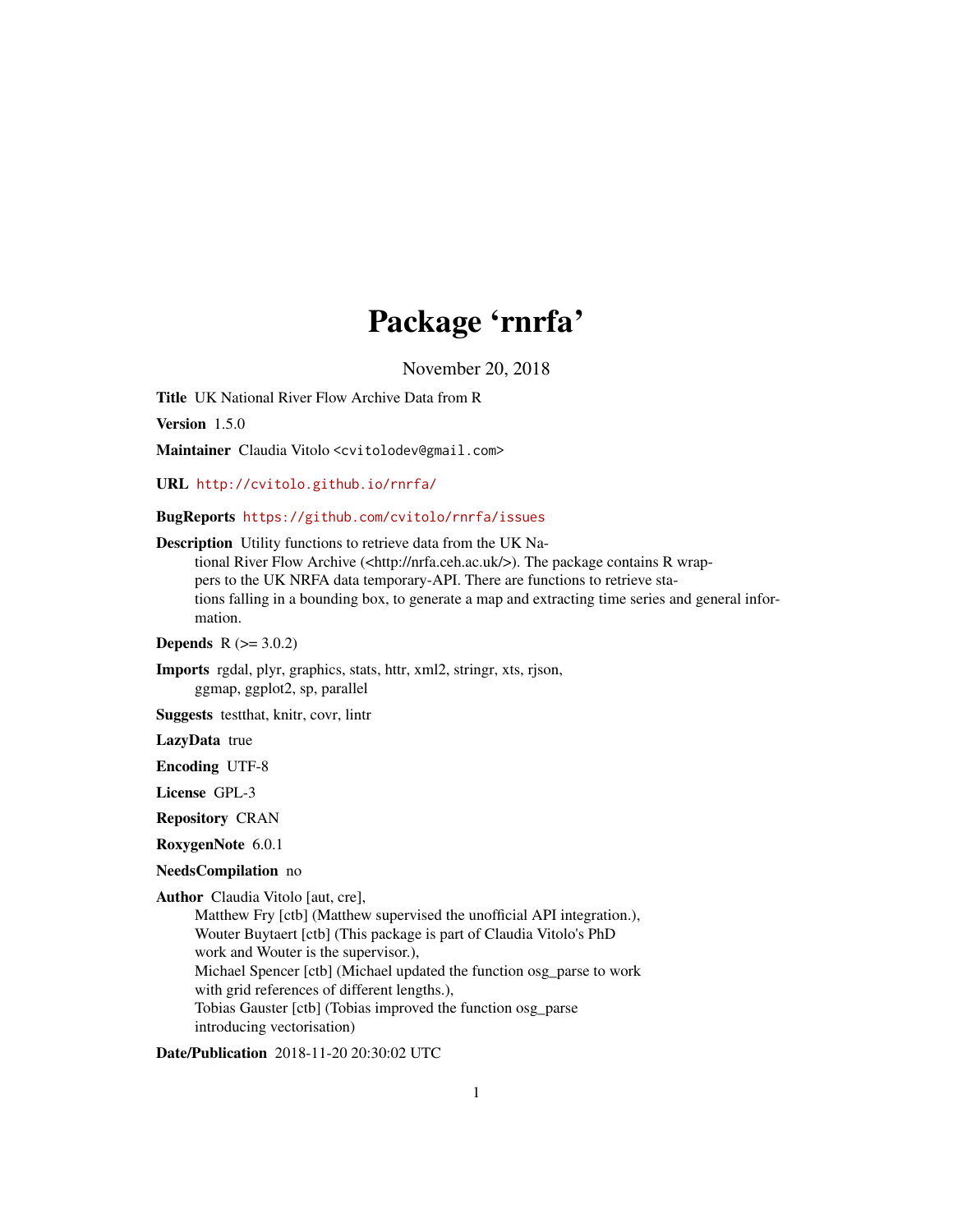### <span id="page-1-0"></span>R topics documented:

| $plot\_rain\_flow \dots \dots \dots \dots \dots \dots \dots \dots \dots \dots \dots \dots \dots \dots \dots \dots$ |  |
|--------------------------------------------------------------------------------------------------------------------|--|
|                                                                                                                    |  |
|                                                                                                                    |  |
|                                                                                                                    |  |
|                                                                                                                    |  |
|                                                                                                                    |  |
|                                                                                                                    |  |
|                                                                                                                    |  |

rnrfa-package *UK National River Flow Archive data from R*

#### Description

rnrfa: UK National River Flow Archive Data from R.

#### Details

Utility functions to retrieve data from the UK National River Flow Archive (http://nrfa.ceh.ac.uk/). The package contains R wrappers to the UK NRFA data temporary-API. There are functions to retrieve stations falling in a bounding box, to generate a map and extracting time series and general information.

catalogue *List of stations from UK NRFA*

#### Description

This function pulls the list of stations (and related metadata), falling within a given bounding box, from the CEH National River Flow Archive website.

#### Usage

```
catalogue(bbox = NULL, columnName = NULL, columnValue = NULL,
  minRec = NULL, all = TRUE)
```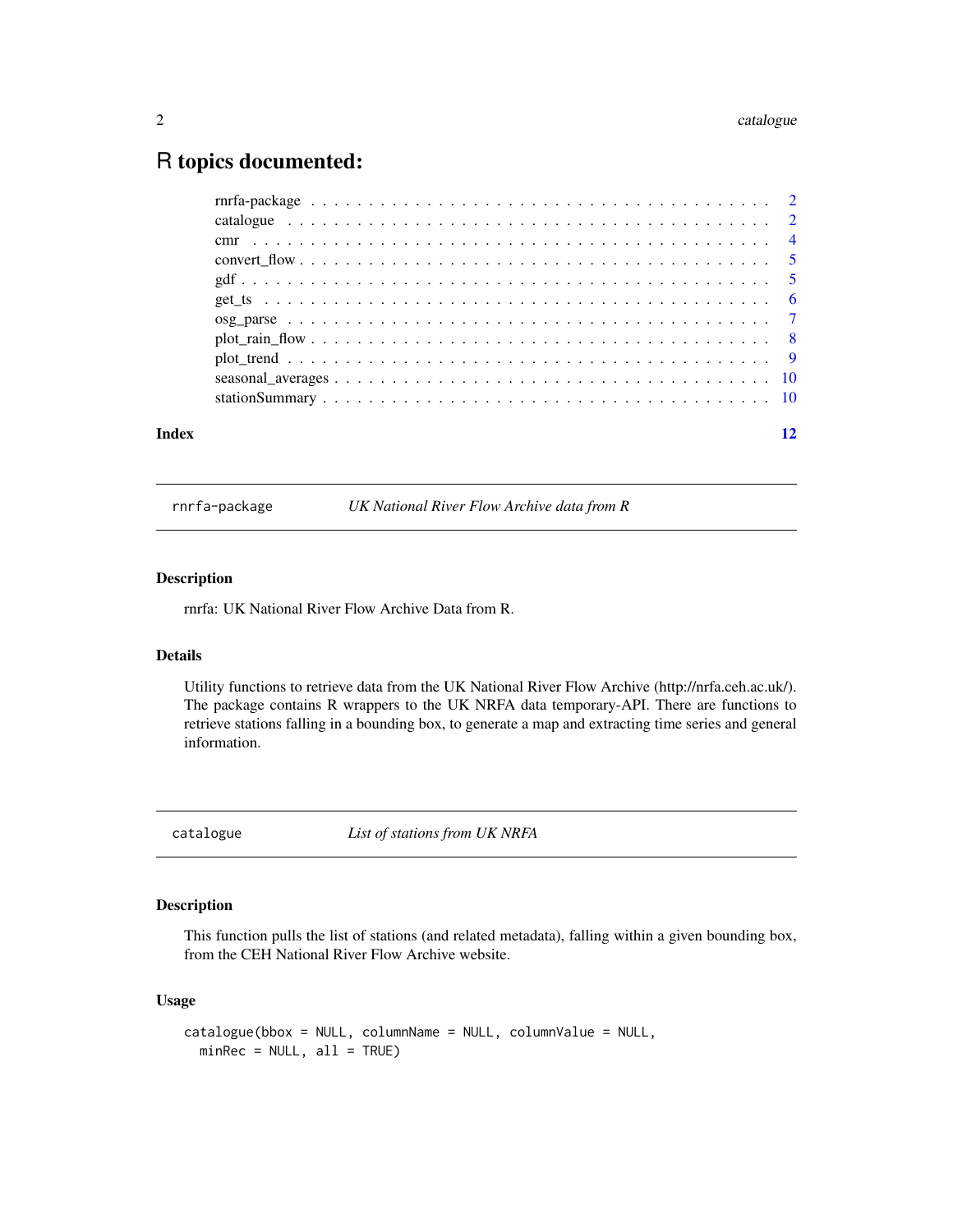#### catalogue 3 and 3 and 3 and 3 and 3 and 3 and 3 and 3 and 3 and 3 and 3 and 3 and 3 and 3 and 3 and 3 and 3 and 3 and 3 and 3 and 3 and 3 and 3 and 3 and 3 and 3 and 3 and 3 and 3 and 3 and 3 and 3 and 3 and 3 and 3 and 3

#### Arguments

| bbox        | this is a geographical bounding box (e.g. list(lonMin= $-3.82$ , lonMax= $-3.63$ , lat-<br>Min=52.43, latMax=52.52))                                                                           |
|-------------|------------------------------------------------------------------------------------------------------------------------------------------------------------------------------------------------|
| columnName  | name of column to filter                                                                                                                                                                       |
| columnValue | string to search in columnName                                                                                                                                                                 |
| minRec      | minimum number of recording years                                                                                                                                                              |
| a11         | if TRUE it returns all the available metadata. If FALSE, it returns only the<br>following columns: id, name, river, hydrometricArea, operator, haName, catch-<br>mentArea, altitude, lat, lon. |

#### Details

coordinates of bounding box are required in WGS84 (EPSG: 4326). If BB coordinates are missing, the function returns the list corresponding to the maximum extent of the network.

Offline you can browse the cached version running the command data(stationSummary)

#### Value

data.frame with list of stations and related metadata

#### Author(s)

Claudia Vitolo

#### Examples

```
## Not run:
 # Retrieve all the stations in the network
 x <- catalogue()
 # Define a bounding box:
 bbox <- list(lonMin=-3.82, lonMax=-3.63, latMin=52.43, latMax=52.52)
 # Get stations within the bounding box
 x <- catalogue(bbox)
 # Get stations based on minimum number of recording years
 x <- catalogue(minRec=30)
```
## End(Not run)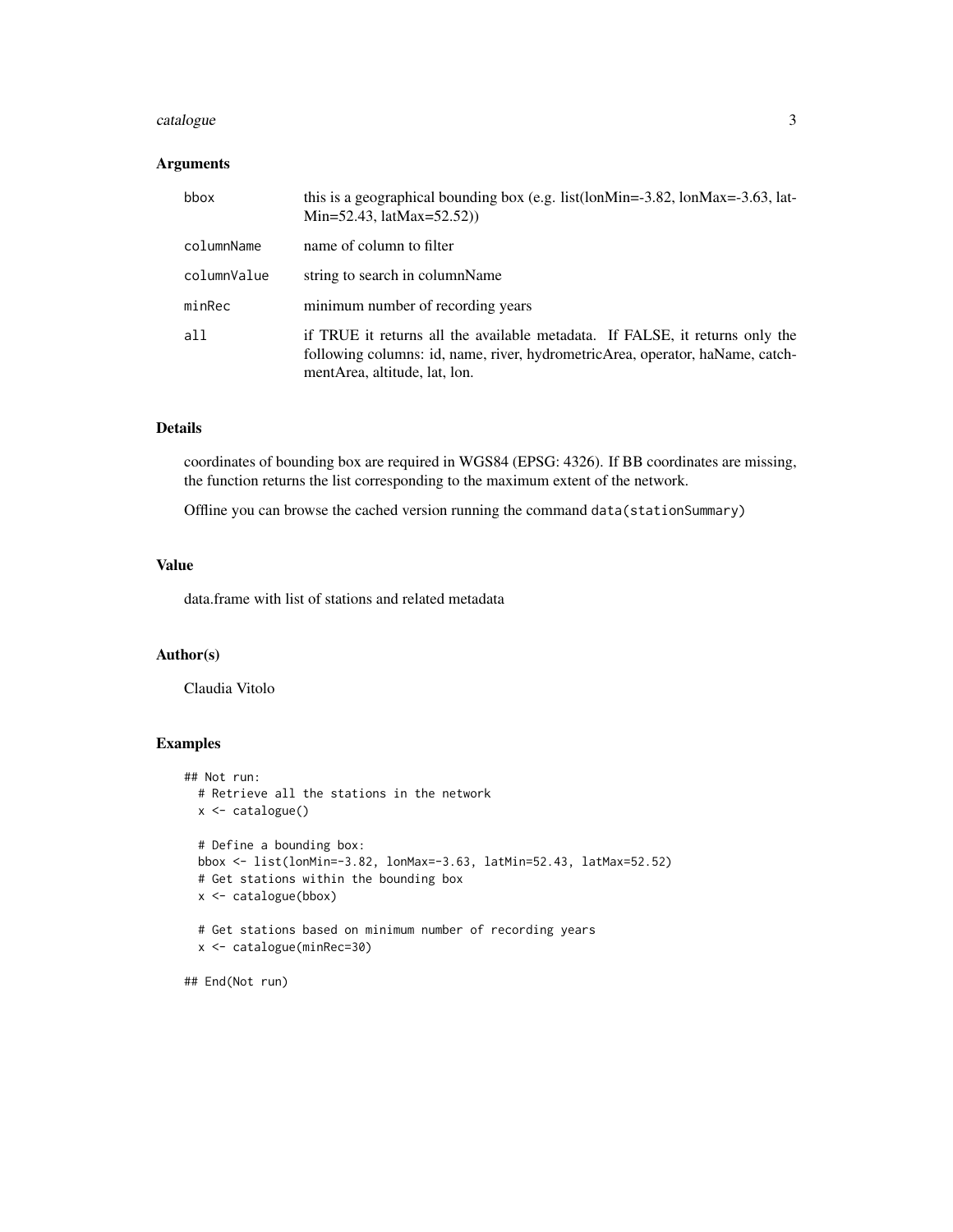#### Description

Given the station ID number(s), this function retrieves data (time series in zoo format with accompanying metadata) from the WaterML2 service on the NRFA database. Catchment Mean Rainfall is measured in mm/month.

#### Usage

 $cmr(id, metadata = FALSE, cl = NULL, verbose = FALSE)$ 

#### Arguments

| id       | station ID number(s), each number should be in the range $[3002, 236051]$ .                                                                                                 |
|----------|-----------------------------------------------------------------------------------------------------------------------------------------------------------------------------|
| metadata | Logical, FALSE by default. If metadata $=$ TRUE means that the result for a<br>single station is a list with two elements: data (the time series) and meta (meta-<br>data). |
| c1       | (optional) This is a cluster object, created by the parallel package. This is set to<br>NULL by default, which sends sequential calls to the server.                        |
| verbose  | (FALSE by default). If set to TRUE prints GET request on the console.                                                                                                       |

#### Value

list composed of as many objects as in the list of station ID numbers. Each object can be accessed using their names or index (e.g. x[[1]], x[[2]], and so forth). Each object contains a zoo time series.

#### Author(s)

Claudia Vitolo

#### Examples

```
## Not run:
 cmr(18019)
 cmr(c(54022,54090,54091))
```
## End(Not run)

<span id="page-3-0"></span>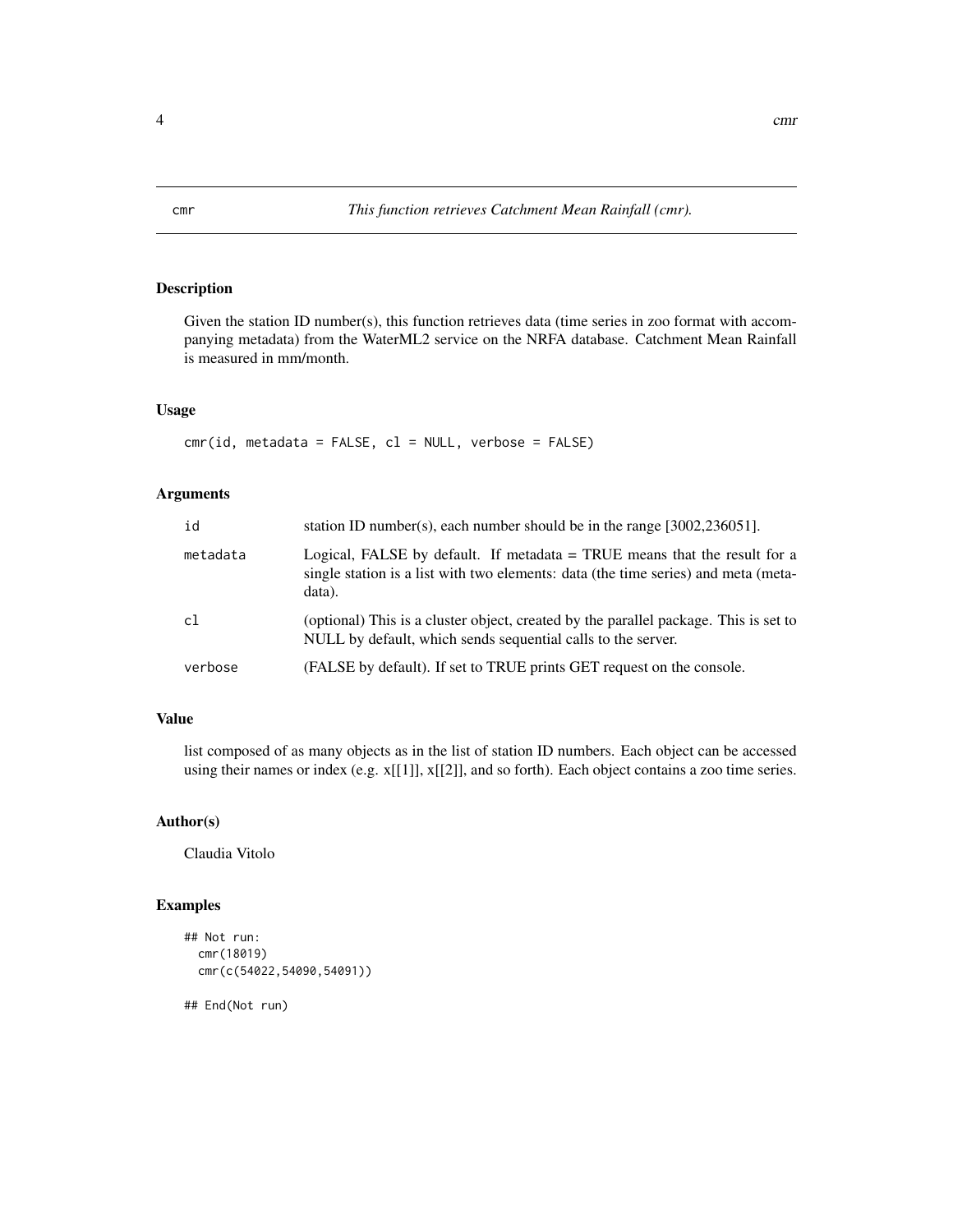<span id="page-4-0"></span>

#### Description

This function converts flow time series from cumecs (m3/s) to mm/d by dividing the flow by the catchment area and converting it to mm/day.

#### Usage

convert\_flow(flowCumecs, catchmentArea)

#### Arguments

| flowCumecs    | This is the flow time series in cumecs $(m3/s)$ |
|---------------|-------------------------------------------------|
| catchmentArea | This is the catchment are in Km2.               |

#### Value

Flow time series in mm/d

#### Examples

```
## Not run:
 convert_flow(30, 2)
```
## End(Not run)

gdf *This function retrieves Gauged Daily Flow (gdf).*

#### Description

Given the station ID number(s), this function retrieves data (time series in zoo format with accompanying metadata) from the WaterML2 service on the NRFA database. Gauged Daily Flow is measured in mm/day.

#### Usage

```
gdf(id, metadata = FALSE, cl = NULL, verbose = FALSE)
```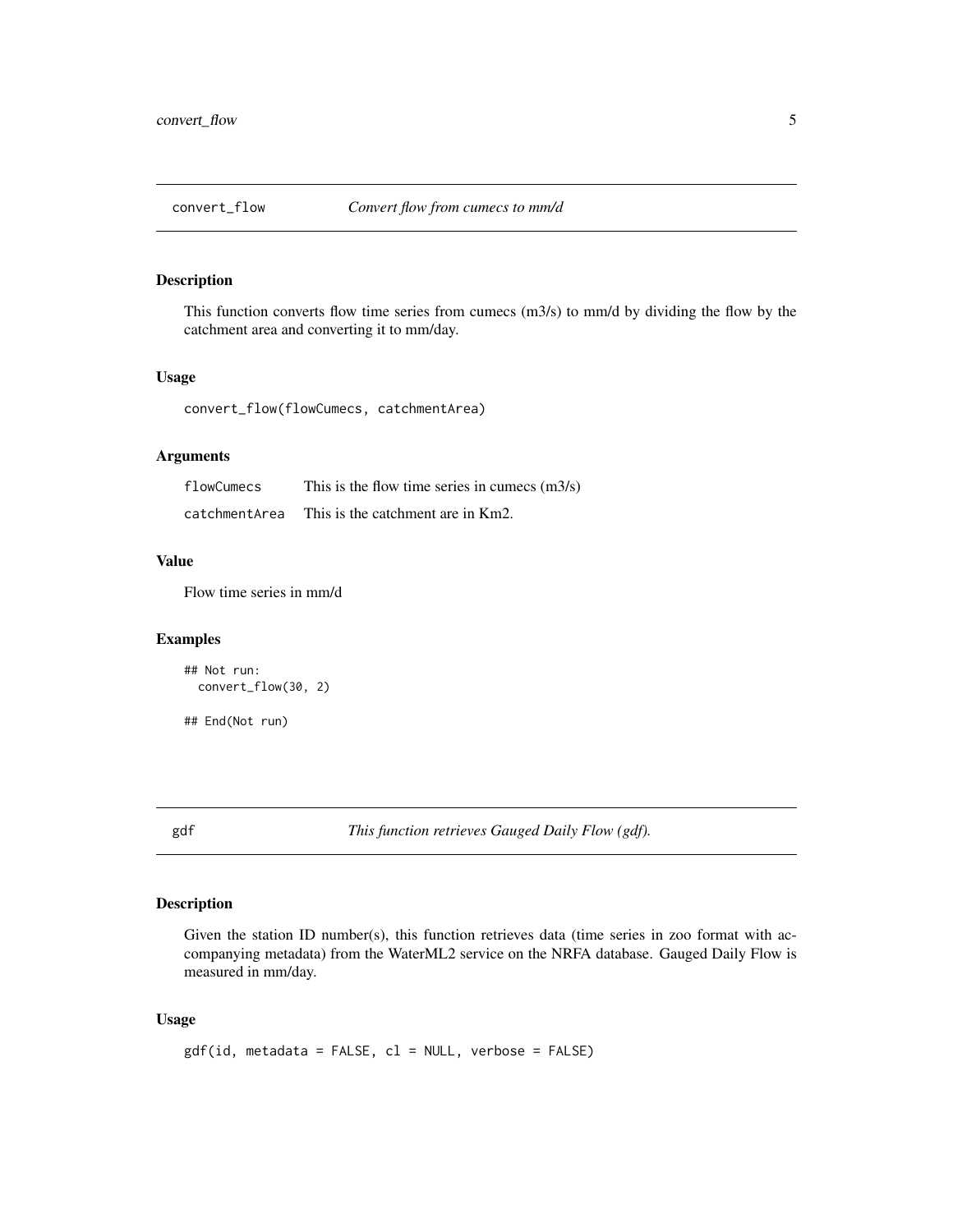#### <span id="page-5-0"></span>Arguments

| id       | station ID number(s), each number should be in the range $[3002, 236051]$ .                                                                                                 |
|----------|-----------------------------------------------------------------------------------------------------------------------------------------------------------------------------|
| metadata | Logical, FALSE by default. If metadata $=$ TRUE means that the result for a<br>single station is a list with two elements: data (the time series) and meta (meta-<br>data). |
| c1       | (optional) This is a cluster object, created by the parallel package. This is set to<br>NULL by default, which sends sequential calls to the server.                        |
| verbose  | (FALSE by default). If set to TRUE prints GET request on the console.                                                                                                       |

#### Value

list composed of as many objects as in the list of station ID numbers. Each object can be accessed using their names or index (e.g. x[[1]], x[[2]], and so forth). Each object contains a zoo time series.

#### Author(s)

Claudia Vitolo

#### Examples

```
## Not run:
 gdf(18019)
 gdf(c(54022,54090,54091))
```
## End(Not run)

get\_ts *This function retrieves time series data.*

#### Description

Given the station identification number(s), this function retrieves data (time series in zoo format with accompanying metadata) from the WaterML2 service on the NRFA database. The time series can be of two types: cmr (catchment mean rainfall, monthly) or gdf (gauged daily flows, daily).

#### Usage

```
get_ts(id, type, metadata = FALSE, cl = NULL, verbose = FALSE)
```
#### Arguments

| id   | station identification number(s), each number should be in the range $[3002, 236051]$ . |
|------|-----------------------------------------------------------------------------------------|
| tvpe | This is character string that can have one of the two following values: "cmr" (to       |
|      | obtain catchment mean rainfall) or "gdf" (to obtain gauged daily flow).                 |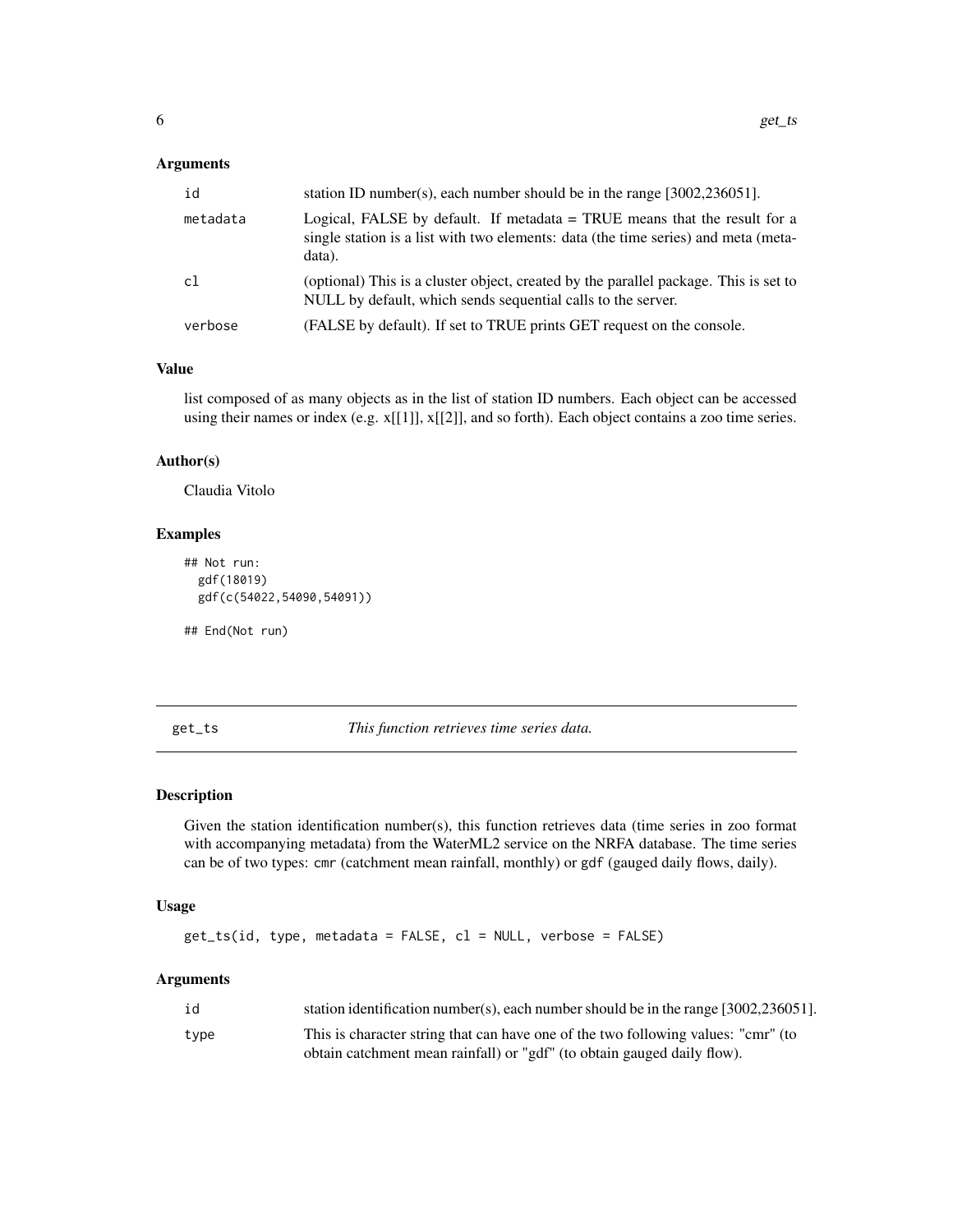#### <span id="page-6-0"></span>osg\_parse 7

| metadata | Logical, FALSE by default. If metadata $=$ TRUE means that the result for a<br>single station is a list with two elements: data (the time series) and meta (meta-<br>data). |
|----------|-----------------------------------------------------------------------------------------------------------------------------------------------------------------------------|
| cl       | (optional) This is a cluster object, created by the parallel package. This is set to<br>NULL by default, which sends sequential calls to the server.                        |
| verbose  | (FALSE by default). If set to TRUE prints GET request on the console.                                                                                                       |

#### Value

list composed of as many objects as in the list of station identification numbers. Each object can be accessed using their names or index (e.g.  $x[[1]]$ ,  $x[[2]]$ , and so forth). Each object contains a zoo time series.

#### Author(s)

Claudia Vitolo

#### Examples

```
## Not run:
 get_ts(18019, type = "cmr")
 get_ts(c(54022,54090,54091), type = "cmr")
 get_ts(18019, type = "gdf")
 get_ts(c(54022,54090,54091), type = "gdf")
## End(Not run)
```
osg\_parse *Converts OS Grid Reference to BNG/WGS coordinates.*

#### Description

This function converts an Ordnance Survey (OS) grid reference to easting/northing or latitude/longitude coordinates.

#### Usage

```
osg_parse(gridRefs, CoordSystem = c("BNG", "WGS84"))
```
#### Arguments

| gridRefs    | This is a string (or a character vector) that contains the OS grid Reference. |
|-------------|-------------------------------------------------------------------------------|
| CoordSystem | By default, this is "BNG" which stands for British National Grids. The other  |
|             | option is to set CoordSystem = "WGS84", which returns latitude/longitude co-  |
|             | ordinates (more info can be found here https://www.epsg-registry.org/).       |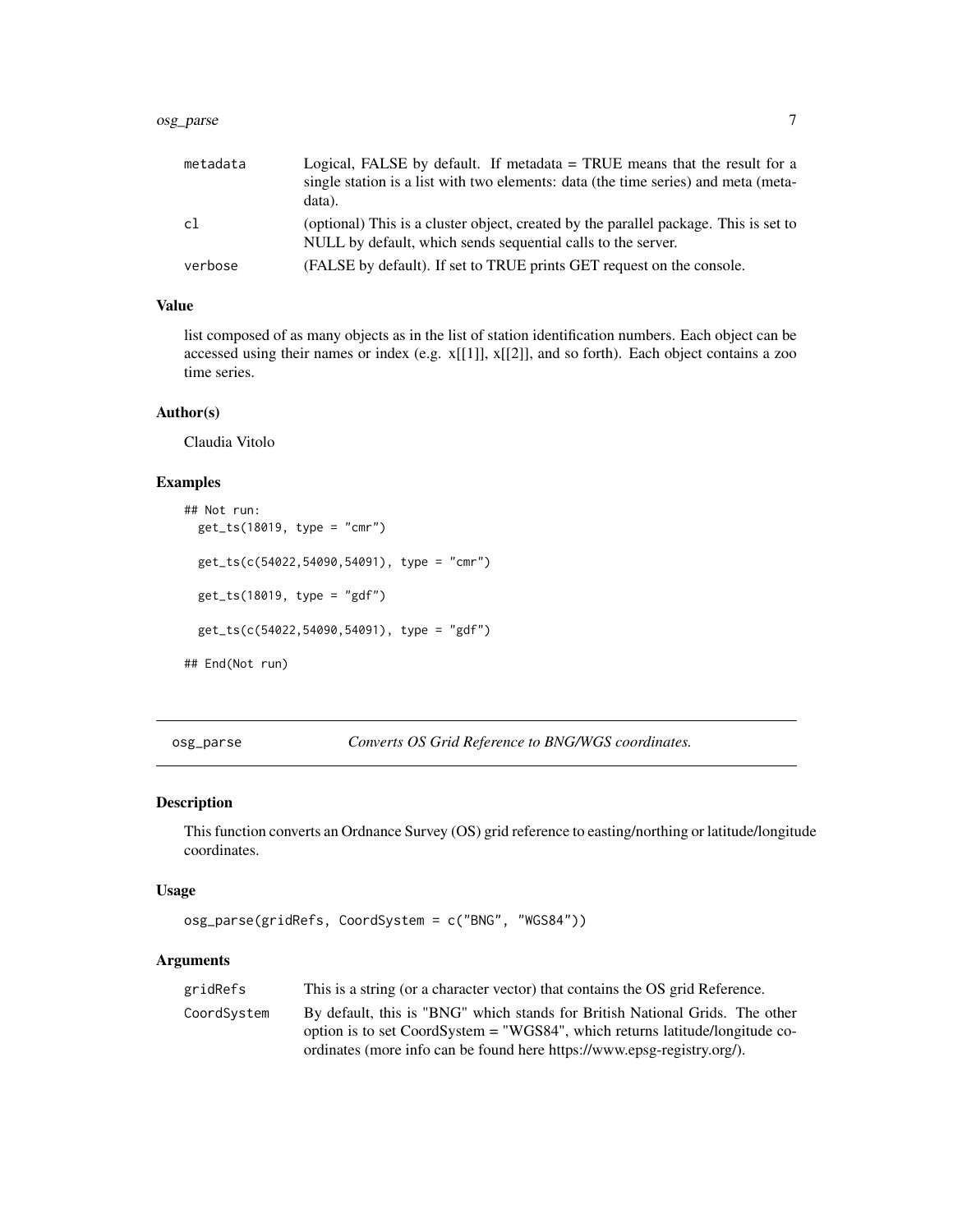#### Value

vector made of two elements: the easting and northing (by default) or latitude and longitude coordinates.

#### Author(s)

Claudia Vitolo

#### Examples

```
## Not run:
 # single entry
 osg_parse(gridRefs="TQ722213")
 # multiple entries
 osg_parse(gridRefs=c("SN831869","SN829838"))
```
## End(Not run)

plot\_rain\_flow *Plot rainfall and flow for a given station*

#### Description

This function retrieves rainfall and flow time series for a given catchment, divides the flow by the catchment area and converts it to mm/day to that it can be comparable with the rainfall (mm/month). Finally it generates a plots combining rainfall and flow information.

#### Usage

```
plot_rain_flow(id = NULL, rain = NULL, flow = NULL, area = NULL,
  title = ")
```
#### Arguments

| id    | Station identification number              |
|-------|--------------------------------------------|
| rain  | Rainfall time series, measured in mm/month |
| flow  | Flow time series, measured in m3/s         |
| area  | Catchment area in Km2                      |
| title | (optional) Plot title                      |

#### Value

Plot rainfall and flow for a given station

<span id="page-7-0"></span>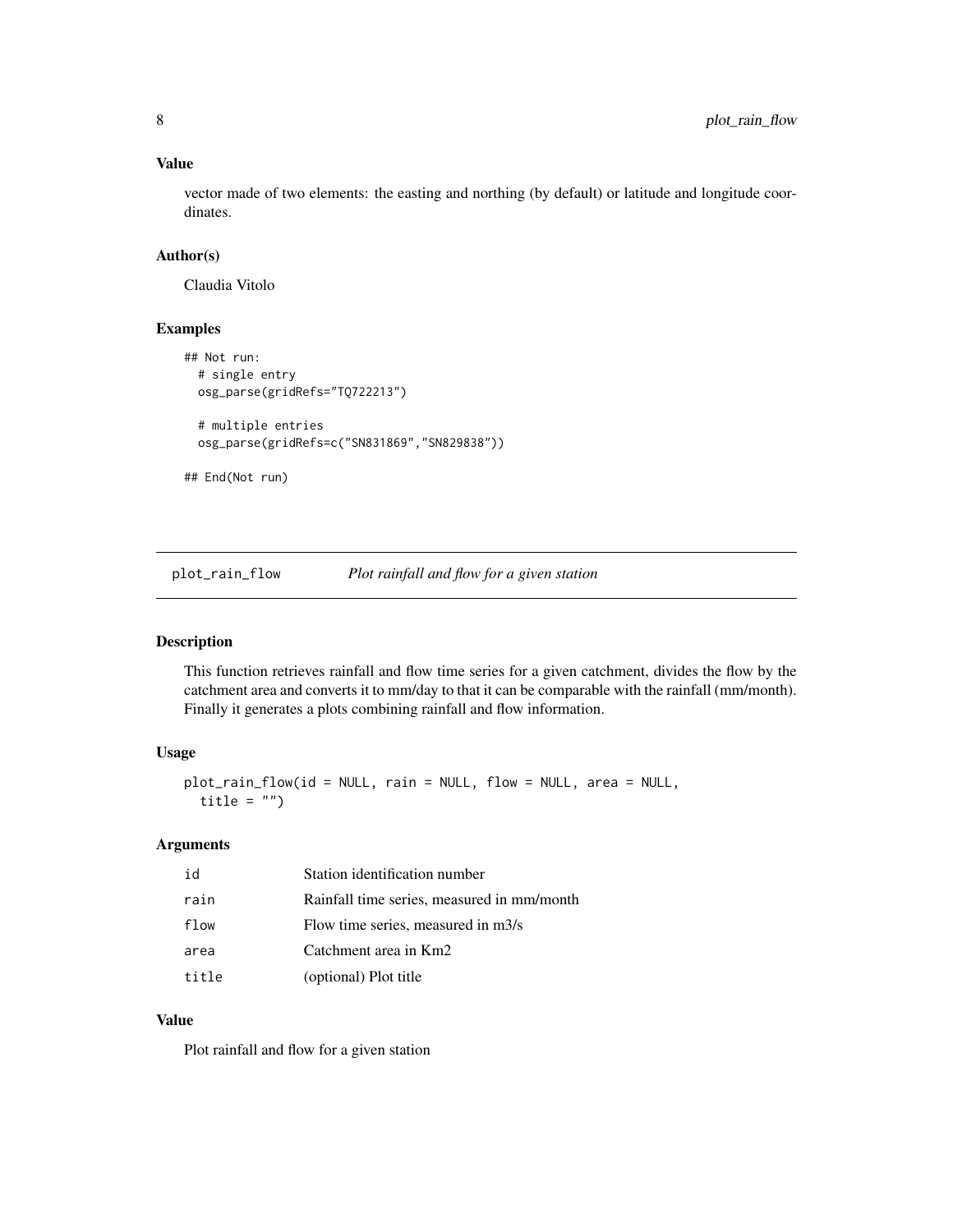#### <span id="page-8-0"></span>plot\_trend 9

#### Examples

```
## Not run:
  plot_rain_flow(id = 54090)
## End(Not run)
```
plot\_trend *Plot trend*

#### Description

This function plots a previously calculated trend.

#### Usage

plot\_trend(df, columnName)

#### Arguments

| df         | Data frame containing at least 4 column: lat (latitude), lon (longitude), Slope<br>and an additional user-defined column column Name. |
|------------|---------------------------------------------------------------------------------------------------------------------------------------|
| columnName | name of the column to use for grouping the results.                                                                                   |

#### Value

Two plots, side-by-side, the first showing the distribution of the Trend over a map, based on the slope of the linear model that describes the trend. The second plot shows a boxplot of the Slope grouped based on the column Region. Region and Slope can be user-defined.

#### Examples

```
## Not run:
 plot_trend(df, Region)
```
## End(Not run)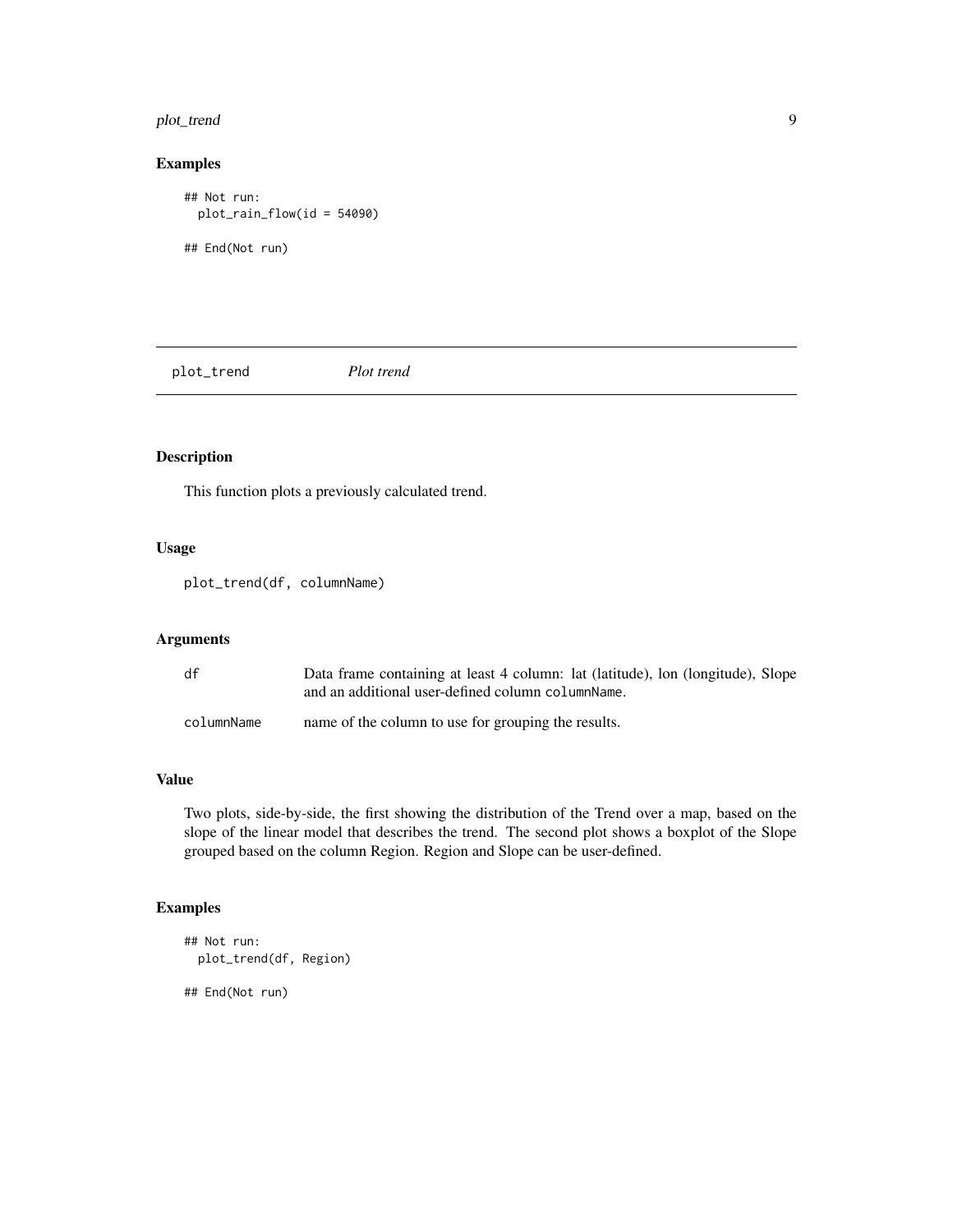<span id="page-9-0"></span>seasonal\_averages *Calculate seasonal averages*

#### Description

This calculates the seasonal averages from a time series.

#### Usage

```
seasonal_averages(timeseries, season = "Spring", startSeason = NULL,
 endSeason = NULL, parallel = FALSE)
```
#### Arguments

| timeseries  | Time series (xts class).                                                                                         |
|-------------|------------------------------------------------------------------------------------------------------------------|
| season      | Name of the season (Autumn, Winter, Spring, Summer)                                                              |
| startSeason | String encoding the start of the season (e.g. for spring in the northen hemisphere<br>this is $"03-21"$ )        |
| endSeason   | String encoding the end of the season (e.g. for spring in the northen emisphere<br>this is $"06-20"$             |
| parallel    | Logical, FALSE by default. If parallel $=$ TRUE means that the function can be<br>used in parallel computations. |

#### Value

A vector containing the seasonal average and significance level (p-value) for each time series.

#### Examples

```
## Not run:
  seasonal_averages(CMR(18019), season = "Spring")
  seasonal_averages(list(CMR(18019), CMR(18019)), season = "Spring")
```
## End(Not run)

stationSummary *stationSummary*

#### Description

table containing details for 1537 stations.

#### Usage

data(stationSummary)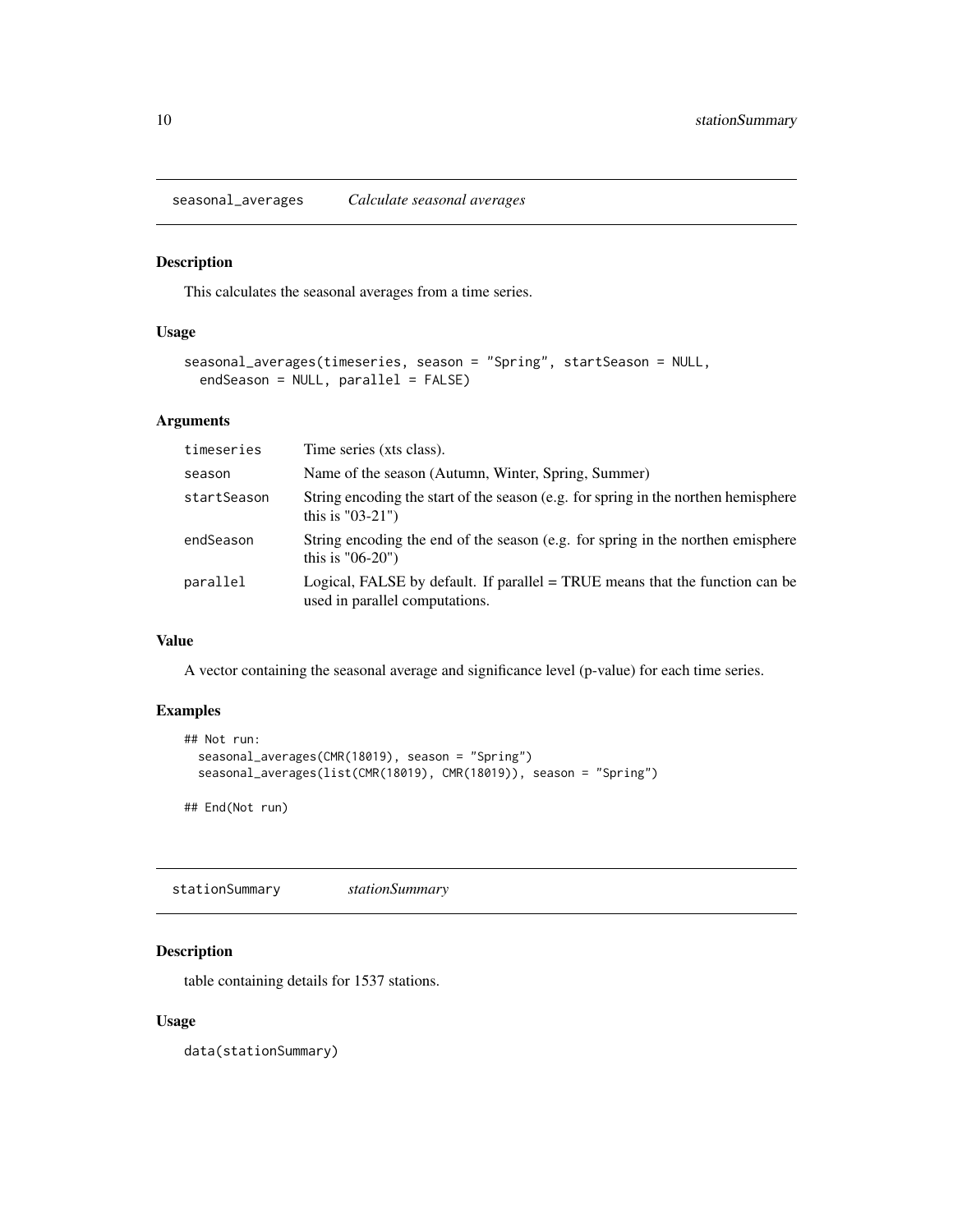#### stationSummary 11

#### Format

A data frame with 1539 observations on the following 20 variables.

id a list vector name a list vector location a list vector river a list vector stationDescription a list vector catchmentDescription a list vector hydrometricArea a list vector operator a list vector haName a list vector gridReference a list vector stationType a list vector catchmentArea a list vector gdfStart a list vector gdfEnd a list vector farText a list vector categories a list vector altitude a list vector sensitivity a list vector lat a numeric vector lon a numeric vector Region a character vector RecordedYears a numeric vector

#### Details

This is the full set of river station that can be retrieved using UK NRFA APIs.

#### Source

http://www.ceh.ac.uk/data/nrfa/

#### Examples

data(stationSummary)